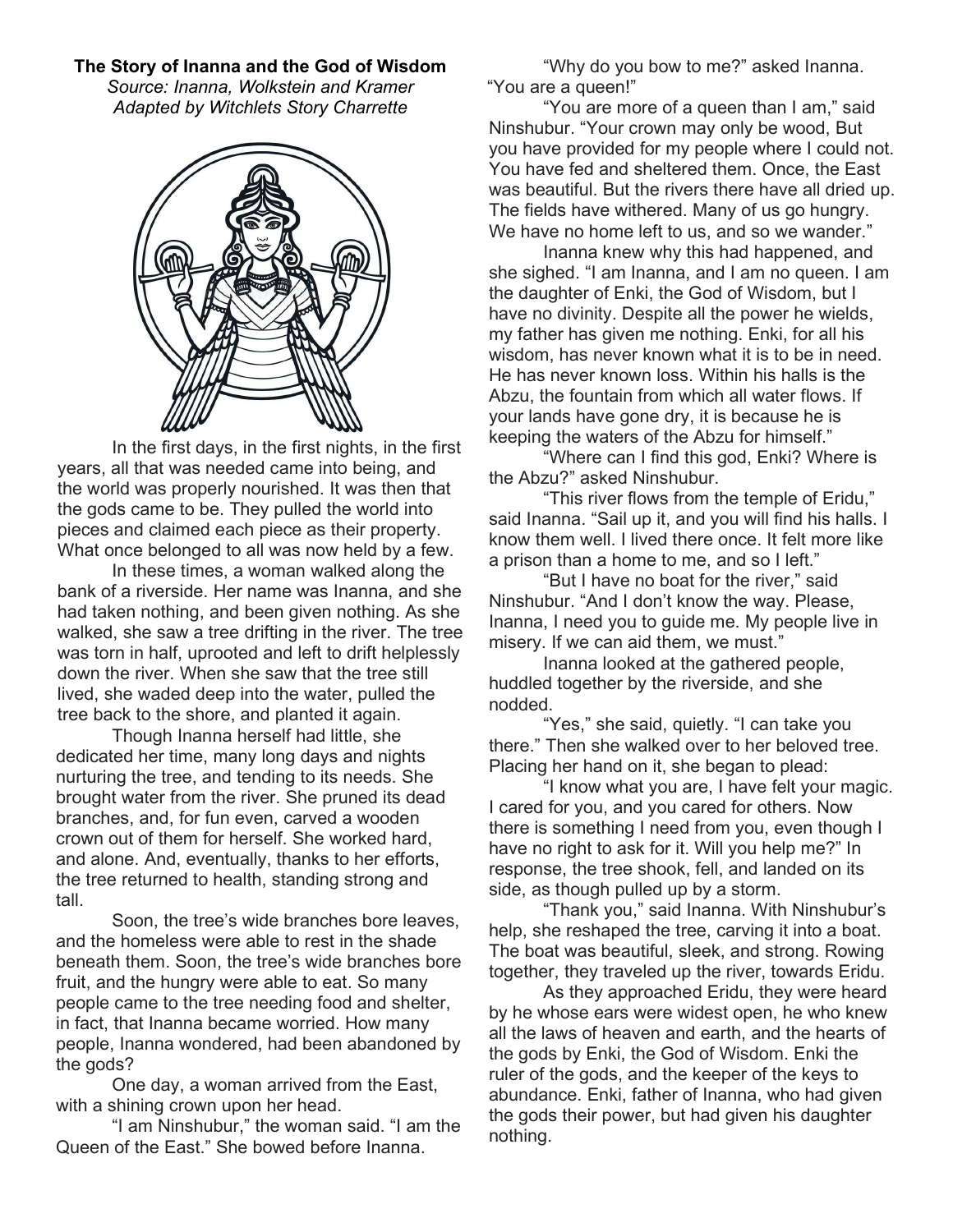Enki, already planning his next move, called for his most loyal servant, Isimud. "Come here, Isimud, and listen closely," said Enki. "My wayward daughter returns to Eridu. Give her water from the Abzu to drink. Offer her simple treasures and shiny trinkets. Treat her as though she were an equal. Seat her at my holy table, but do not let her leave. Gifts will surely bring her to her senses, but it is wise to be prepared. I will take her boat and hide it away. She stole herself from my halls, once. This time she will stay."

 Isimud heeded Enki's words. When Inanna entered Eridu, Isimud gave her butter cake to eat. He gave her water from the Abzu to drink. He offered her gifts, jewelry and trinkets. He treated her respectfully, but always from a distance, more like a guard than a servant. Inanna accepted these gifts silently, and sat beside Ninshubur at the table of heaven.

 "This is all so lonely, isn't it?" Inanna asked. "Is this really Eridu, the great temple of Enki? Isimud, does your master not know how to properly host his guests? Is this the best party that a god can offer?"

 Enki heard Inanna's words. Using his wits and power, he quickly threw a magnificent festival. Countless guests came from lands near and far to visit, and Enki himself hosted the party. For a day and a night the festivities continued in earnest, as loud and as jovial as any party could be. But when the night was done, and the dawn came, Enki started to grow tired,

 Inanna, having worked for so many long nights, was still full of energy. So, as Enki went to end the festival, Inanna said,

 "But this party is lovely, why must it end? Do you lack the wisdom to keep the festival going for another day, father?"

 "I lack no wisdom!" said Enki, and he kept the festival going for another day and night. And so Enki's home was filled with singing, dancing, and games.

 The festival went on like that for days. At the end of each day, tired Enki would move to end the party, only for Inanna or Ninshubur to ask if he did not know how to keep it going. Of course he knew how to keep it going, and out of pride, he did. So it went, day after day, night after night, on and on. Inanna and Ninshubur would sneak away in turns, and rest where they could. Older guests would sleep or leave, with newer guests arriving to replace them, But Enki, as the host, still could not rest while the party continued. His eyes became misty, his legs wobbled, and his mind wandered.

Yet Inanna, hardworking Inanna, was used to spending days without rest, caring for her tree. So her eyes stayed quick, her legs stood fast, and her mind was as clever as ever.

 Enki and Inanna drank from great bronze goblets, crafted from glittering metal from deep underground. Their cups overflowed with sweet water poured from the Abzu. As they drank, they challenged each other to games and riddles, and Enki, God of Wisdom, won them all, one after another. It was as though he couldn't lose. Then Inanna made one last challenge, in front of all the guests.



"I challenge you to a game of gifts," said Inanna.

 "A game of gifts?" asked Enki. "What kind of game is that?"

 "A simple one," Inanna explained. "We take turns giving each other gifts. Each gift must be more valuable than the last. We give gifts in turns, without hesitation. We keep going until one of us cannot offer a gift better than the last, and so loses."

 "You're right," said Enki. "That is a simple game. Only…" He paused, a foggy worry in his head. The nights without sleep had taken their toll yet before he could think better of this challenge, Inanna laughed.

 "Come now, father!" she jeered. "Are you afraid to play, even after all your victories?"

 Enki scowled, shaking his head, pushing the anxiety out of his thoughts.

 "As though I could ever lose to you!" he boasted. "How could you win a game of gifts? You, who have nothing to offer, against me, the God of Wisdom?"

 "Then are you wise enough to accept my challenge?" Inanna asked, sweetly.

"Of course I am!" Enki replied, arrogantly.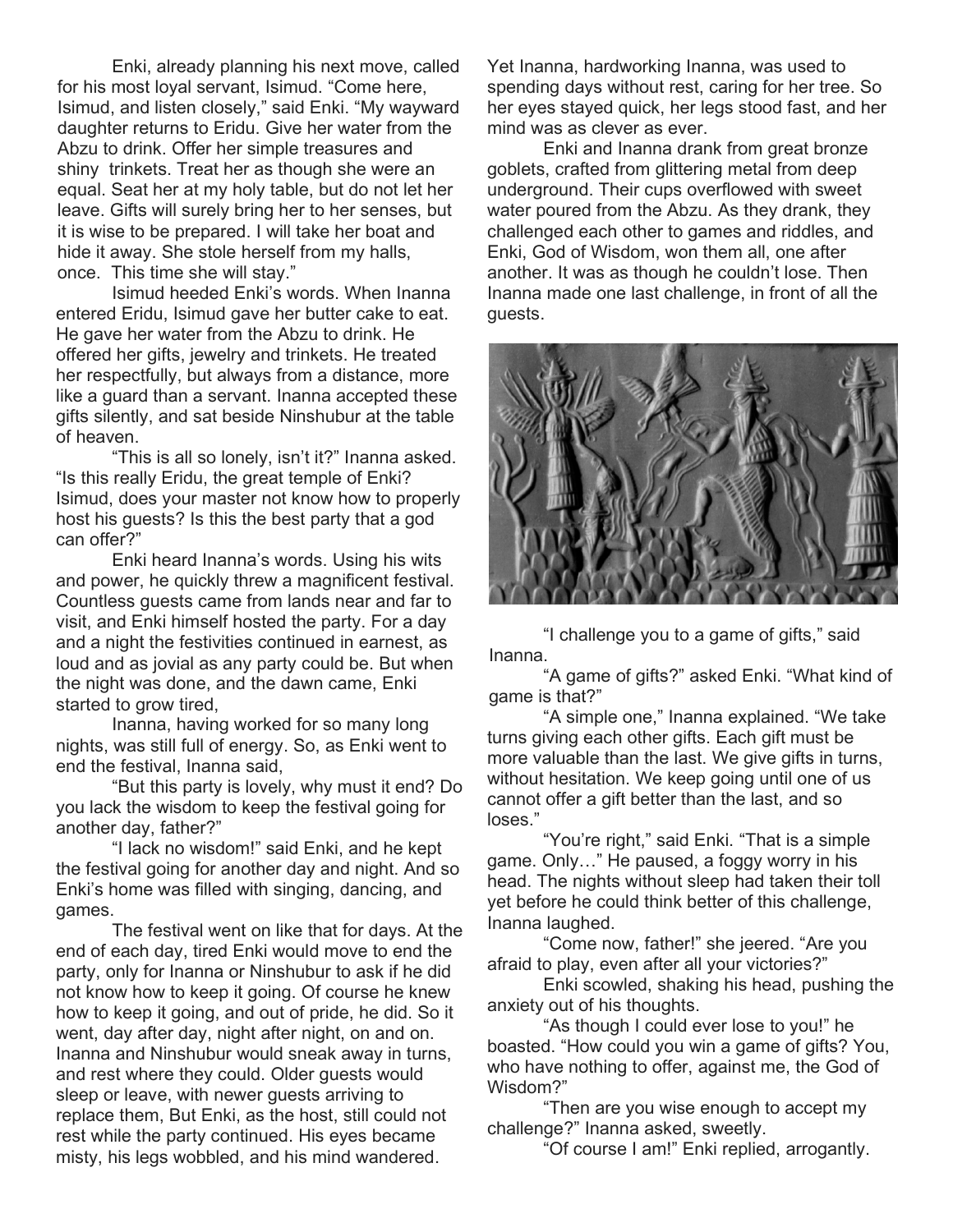

Then I shall start," Inanna said. "I give you the feeling of a cool breeze on a hot day, when you have no home, and no shelter from the heat."

 "I will give you a home, then!" Enki announced. "I will give you safety and shelter."

 "And I accept it," Inanna said. "I give you a balcony with a view of the city Uruk, a vision wider and more beautiful than any painting."

 "Then I will give you a temple in Uruk," Enki said, certain that he would never let Inanna leave to see it. "What can you give me that is worth more than that?"

 "I accept the temple, and I give you a crown," Inanna replied. "A crown, and all that it brings."

 "You have no crown," Enki snapped. "But I do," Inanna said. She turned to

Ninshubur. "Do I have a crown, Ninshubur?"

 "Of course you do," said Ninshubur. "I've seen it myself."

 Enki could tell that Ninshubur wasn't lying. He wondered, for the first time in his life, whether his knowledge had failed him, but he dared not say so aloud.

 "Very well," he said. "Then I shall give you a better crown – the noble crown of Uruk, and all that it brings. There is no throne more desirable than that."

"I accept it," said Inanna.

 And so the gift giving went on, back and forth until Inanna spread her arms wide and said,

 "I give you the land of outcasts. I give you the ditches by the roads, and the shadows under bridges, all the vast and empty spaces under the wide sky, those nameless countrysides. I give you the kingdoms of the lost and forgotten."

 This gift seemed so tremendous that all the guests at the festival gasped and cheered, and all eyes turned to Enki to see if he could match her gift, or whether he would lose at last. Enki had been exhausted by sleepless night after sleepless night, yet still, he refused to lose, no matter what. He decided to give a gift so great that he knew nothing could match it.

 "I give you Divinity," he said slyly. "But only outside of Eridu." Where Inanna's great gift had caused the guests to break out in cheer, Enki's gift caused the whole festival to fall silent.

 "I accept it," Inanna said, without hesitation. "You've won the game of gifts, father."

 "Of course," Enki laughed. "The outcome was never in question."

 "You're certainly right about that, father," Inanna agreed.

 When the festival began to die down again, on this night, Inanna yawned alongside her father.

 "Well, it is getting late," she said. "Don't you think we should all turn in?"

 Enki, glad to finally be allowed to rest, rubbed his eyes and told Isimud: "Bring the festival to an end, my servant. I am tired, and must sleep. But I tell you again: be sure that Inanna does not leave." Isimud nodded.

 But as soon as Enki went to sleep, Inanna collected the gifts he'd given her, with Ninshubur's help. They made their way underground to the Abzu, the source of all water, and on to the great river flowing from it through the caves underground. There, they found their boat, which had been stolen away by Enki.

 "Enki took it!" said Ninshubur. "How did you know?"

 "Because I know my father," said Inanna. "He does not yet know the difference between a person and a thing. To him, I am just another object to be owned, like a picture on a wall. But I have escaped him before, and we will escape him now."

 As Isimud ended the festival, and began to see the guests out, he realized that Inanna and Ninshubur weren't there. Isimud yelled for the guards, and quickly searched all of Eridu. The remaining guests followed along, curious. Before long, they all arrived at the underground river of the Abzu, just in time to see Inanna finish loading the boat.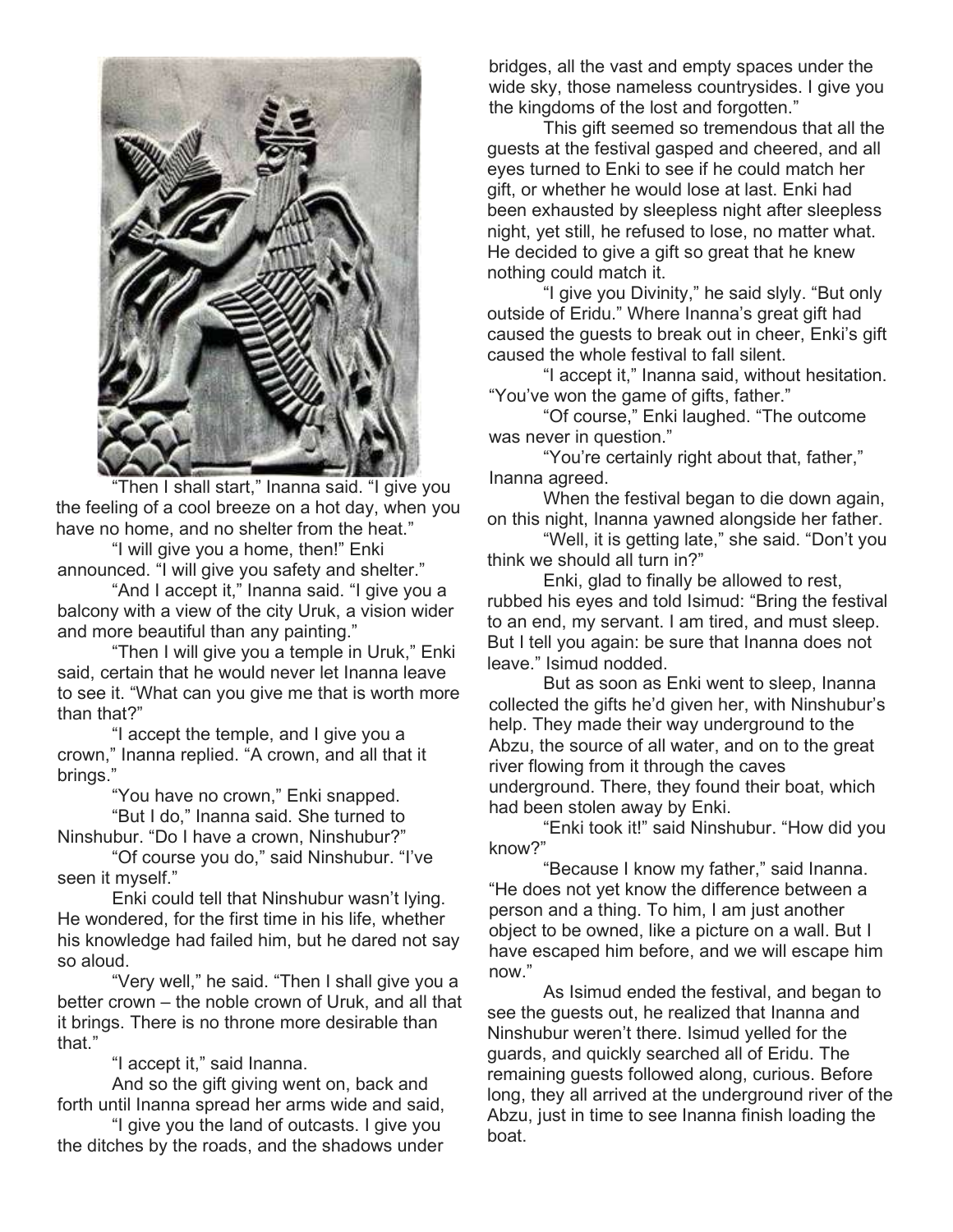"Stop!" shouted Isimud. "Stop, or we will strike you down!"

But Inanna just smiled at him.

 "Enki has given me safety and shelter. You cannot hurt me."

"But that was only a game!" Isimud gasped.

 "Yes, a game of gifts," said Inanna. "And those gifts he gave me, I have accepted. I accepted the crown of Uruk." She held it up, and it glittered in the light. "I accepted a home, a temple, a city, and Divinity itself. All of this he gave me."

 "But what of the gifts you gave?!" shouted Isimud. "What of the crown?"

 "Here is the crown," said Inanna, and she tossed her old wooden crown to the ground, where it lay at Isimud's feet.

"There's the crown, and all that it brings."

 "What of the balcony overlooking Uruk? What about the breeze on a hot day?" Isimud asked.

 "The balcony is a cliffside," Inanna explained. "And the feeling of a breeze belongs to everyone."

 "But what of the kingdoms you promised?" Isimud asked. "You offered the land of outcasts!"

 "I offered the kingdoms of the lost and forgotten," said Inanna. "The homeless have no homes. The outcasts have no land, no country. Their kingdoms are nowhere and nothing."

 "But then all your gifts are worthless," Isimud realized. "And you have taken so much!"

 "I have accepted, not taken. Enki gave me these gifts," Inanna replied. "It was his choice. Unless you're saying that the God of Wisdom has been fooled."

 And Isimud knew that Enki truly had been fooled, but he dared not say it in front of the guards, the servants, and the guests. He knew the story would spread, and Enki's divine wisdom would be questioned. So Isimud stood still, staring at the crown at his feet, and said nothing. Inanna laughed, and Ninshubur steered the boat away from the shore. The two of them sailed off into the underground river.

 Isimud ran to Enki's bedchamber, and woke him. "Inanna has taken the gifts you've given her! The temple, the crown of Uruk, everything! She's loaded all of them into her boat and has sailed away down the Abzu!"

 "What?! Ready my boat to follow her!" yelled Enki. "Send the Guardians of the Abzu after her! The flying giants, the Lahamu Serpent, send all the creatures at my command! Be sure that the river's exit is blocked! Go, now!" And Isimud went.

 As they rowed down the river, Inanna glanced back and saw that they were being chased.

 "My kindly old father has gone back on his word," said Inanna. "We have to row faster!"

 "No need to row," said Ninshubur. "This current carries us faster than any river I've ever known. Hold the boat steady, dear Inanna." And Ninshubur stood, facing back towards their pursuers.

 "What are you going to do, Ninshubur?" asked Inanna. "Look at them all!"

 "Cleverness may have won you your crown, Inanna," said Ninshubur. "But I earned mine through combat. Let every monster in Eridu see how I became Queen of the East!"

 Ninshubur released a wild battle cry. With one lightning motion of her arm the air splintered with a sound like breaking glass. All at once, the creatures were swept away by a powerful wind, and sent hurtling back to Enki.

 "Well done, Ninshubur!" said Inanna. "You are more than a Queen – you are a warrior!"

 "Yes, the greatest in all the East," said Ninshubur. "But look ahead, Inanna! The river ends!"

 It was true. There was a great wall, a dam, blocking the path of the underground river. Behind them, Enki was following in his boat of heaven, leaving vast waves rolling in his wake.

 "What can we do?" asked Ninshubur. "We're going to crash!"

 Inanna leaned low to the boat, putting her hand on it. She could still feel the spirit in it. "You are a boat now," whispered Inanna. "Yet I feel your tree spirit within. Remember your gifts as a tree to grow, grow and grow strong and powerful enough to bear us safely through all obstacles. To Uruk. Remember. Remember."

For a long moment, nothing happened. Enki was catching up to them. The dam loomed ahead. But then the boat began to shiver, and then it began to grow. The oars expanded, each end of the boat grew thicker and stronger, the bow grew sharper. The boat grew so large that when it collided with the dam it burst through it, sending the wide heavy doors flying. Inanna and Ninshubur remained protected within the huge hull. They rode the massive wave of water as it flooded out from the caves of Eridu, and into the world.

 "Look at this, Inanna!" cried Ninshubur, as she saw the freed water spreading throughout the land. "The East will live again! My people are saved!"